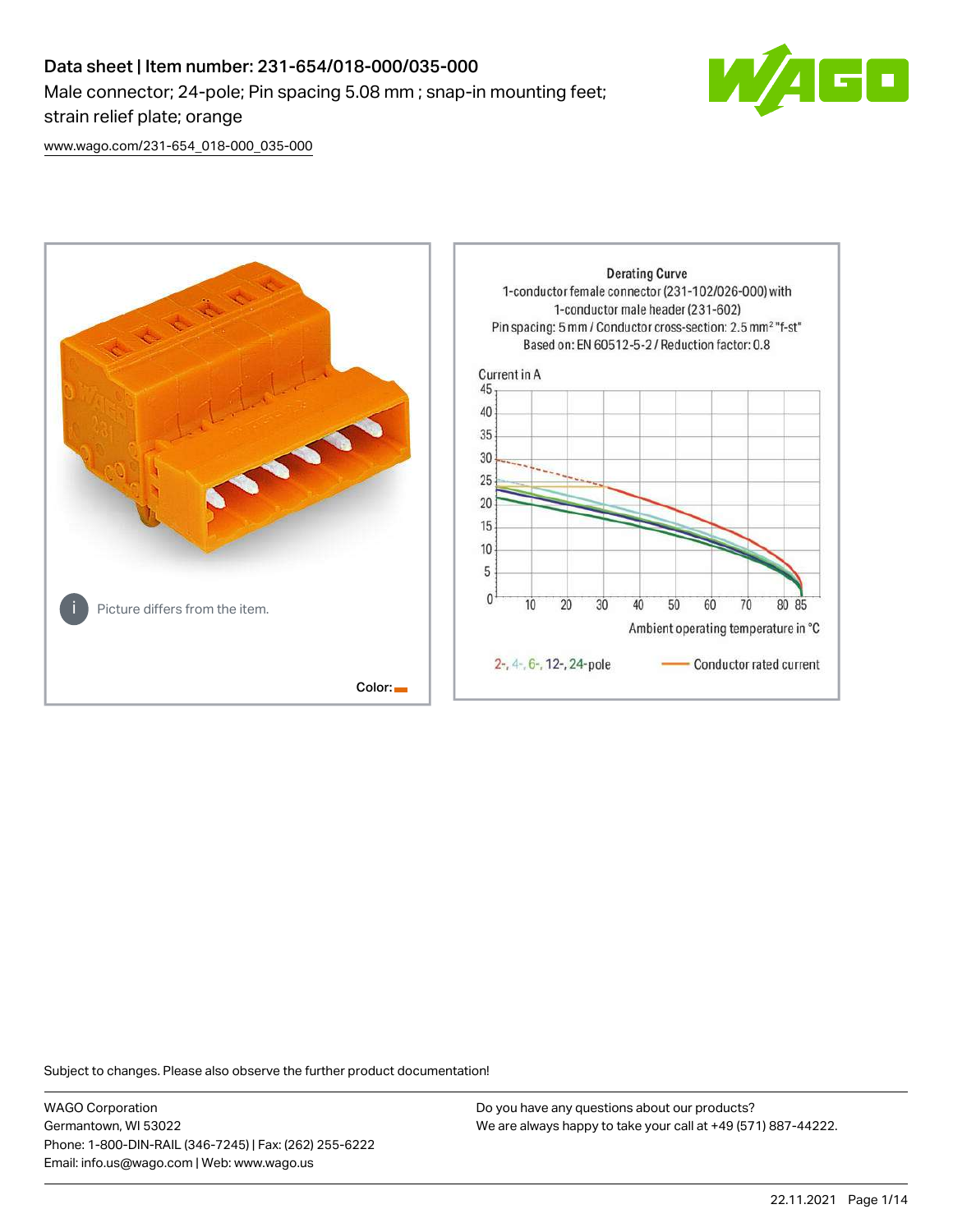



```
L = (pole no. -1) x pin spacing +8.2 mm
```
 $L_1 = L - 1.7$  mm

```
L_2 = L - 1.2 mm
```
#### Item description

- $\blacksquare$ Universal connection for all conductor types
- Easy cable pre-assembly and on-unit wiring via vertical and horizontal CAGE CLAMP<sup>®</sup> actuation  $\blacksquare$
- $\blacksquare$ For wire-to-wire and board-to-wire connections
- $\blacksquare$ Versions available with snap-in mounting feet or flanges for panel or through-panel mounting

Subject to changes. Please also observe the further product documentation!

WAGO Corporation Germantown, WI 53022 Phone: 1-800-DIN-RAIL (346-7245) | Fax: (262) 255-6222 Email: info.us@wago.com | Web: www.wago.us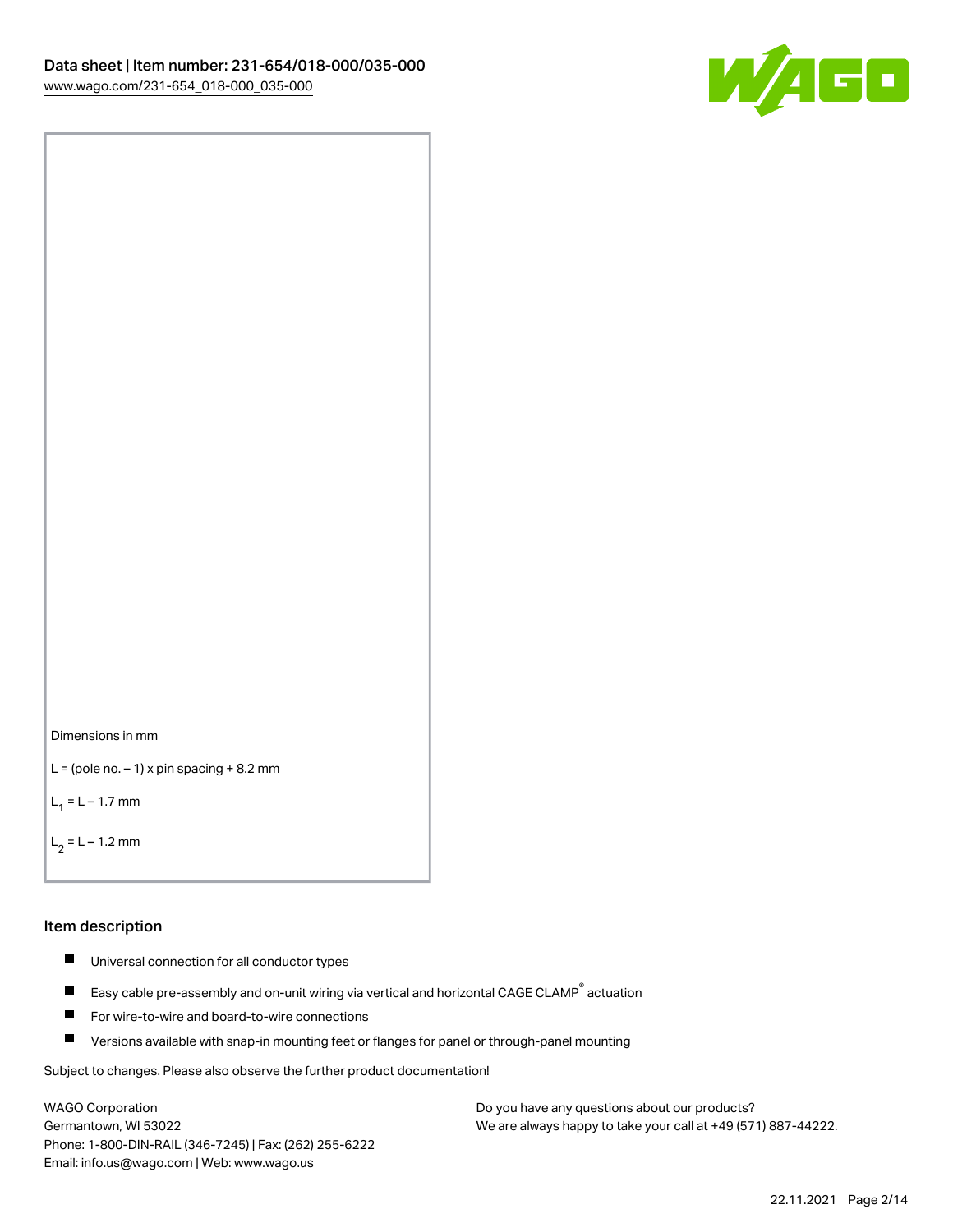

 $\blacksquare$ With coding fingers

#### Data Notes

| Safety information 1 | The <i>MCS - MULTI CONNECTION SYSTEM</i> includes connectors<br>without breaking capacity in accordance with DIN EN 61984. When<br>used as intended, these connectors must not be connected<br>/disconnected when live or under load. The circuit design should<br>ensure header pins, which can be touched, are not live when<br>unmated. |
|----------------------|--------------------------------------------------------------------------------------------------------------------------------------------------------------------------------------------------------------------------------------------------------------------------------------------------------------------------------------------|
| Variants:            | Other pole numbers<br>Gold-plated or partially gold-plated contact surfaces<br>Other versions (or variants) can be requested from WAGO Sales or<br>configured at https://configurator.wago.com/                                                                                                                                            |

### Electrical data

#### IEC Approvals

| Ratings per                 | IEC/EN 60664-1                                                       |
|-----------------------------|----------------------------------------------------------------------|
| Rated voltage (III / 3)     | 320 V                                                                |
| Rated surge voltage (III/3) | 4 <sub>kV</sub>                                                      |
| Rated voltage (III/2)       | 320 V                                                                |
| Rated surge voltage (III/2) | 4 <sub>k</sub> V                                                     |
| Nominal voltage (II/2)      | 630 V                                                                |
| Rated surge voltage (II/2)  | 4 <sub>k</sub> V                                                     |
| Rated current               | 12A                                                                  |
| Legend (ratings)            | (III / 2) $\triangleq$ Overvoltage category III / Pollution degree 2 |

# UL Approvals

| Approvals per                  | UL 1059 |
|--------------------------------|---------|
| Rated voltage UL (Use Group B) | 300 V   |
| Rated current UL (Use Group B) | 15 A    |
| Rated voltage UL (Use Group D) | 300 V   |
| Rated current UL (Use Group D) | 10 A    |

# Ratings per UL

| Rated voltage UL 1977 | 600 V |
|-----------------------|-------|
| Rated current UL 1977 |       |

Subject to changes. Please also observe the further product documentation!

| <b>WAGO Corporation</b>                                | Do you have any questions about our products?                 |
|--------------------------------------------------------|---------------------------------------------------------------|
| Germantown. WI 53022                                   | We are always happy to take your call at +49 (571) 887-44222. |
| Phone: 1-800-DIN-RAIL (346-7245)   Fax: (262) 255-6222 |                                                               |
| Email: info.us@wago.com   Web: www.wago.us             |                                                               |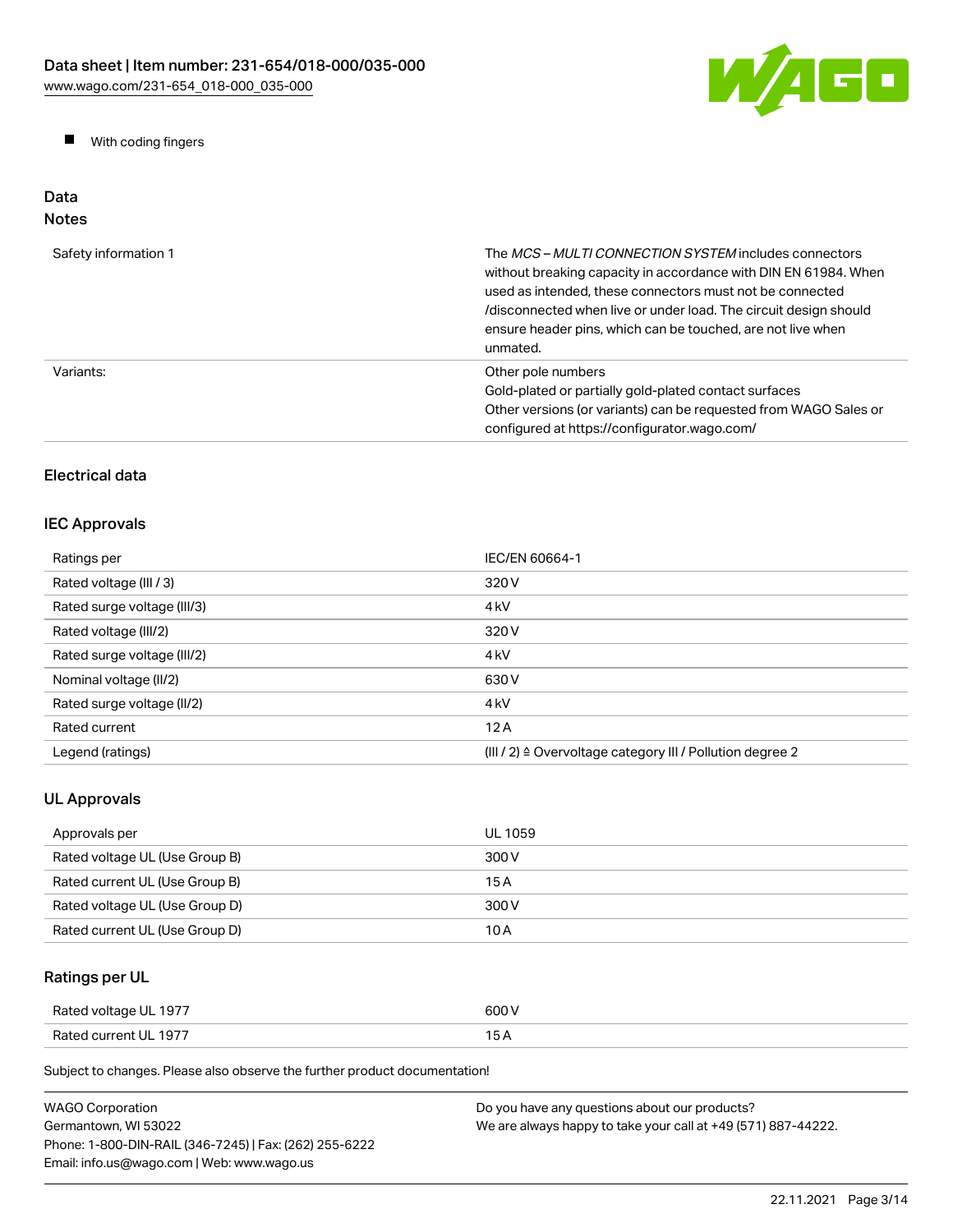

#### CSA Approvals

| Approvals per                   | CSA   |
|---------------------------------|-------|
| Rated voltage CSA (Use Group B) | 300 V |
| Rated current CSA (Use Group B) | 15A   |
| Rated voltage CSA (Use Group D) | 300 V |
| Rated current CSA (Use Group D) | 10 A  |

#### Connection data

| Total number of potentials |  |
|----------------------------|--|
| Number of connection types |  |
| Number of levels           |  |

### Connection 1

| Connection technology                             | CAGE CLAMP <sup>®</sup>                |
|---------------------------------------------------|----------------------------------------|
| Actuation type                                    | Operating tool                         |
| Solid conductor                                   | $0.082.5$ mm <sup>2</sup> / 28  12 AWG |
| Fine-stranded conductor                           | $0.082.5$ mm <sup>2</sup> / 28  12 AWG |
| Fine-stranded conductor; with insulated ferrule   | $0.251.5$ mm <sup>2</sup>              |
| Fine-stranded conductor; with uninsulated ferrule | $0.252.5$ mm <sup>2</sup>              |
| Strip length                                      | 89 mm / 0.31  0.35 inch                |
| Number of poles                                   | 24                                     |
| Conductor entry direction to mating direction     | 0°                                     |
|                                                   |                                        |

#### Physical data

| Pin spacing             | $5.08$ mm $/ 0.2$ inch |
|-------------------------|------------------------|
| Width                   | 125.12 mm / 4.926 inch |
| Height                  | 18.8 mm / 0.74 inch    |
| Height from the surface | 14.3 mm / 0.563 inch   |
| Depth                   | 57.5 mm / 2.264 inch   |

#### Mechanical data

| Housing sheet thickness | $0.61.2$ mm $/0.0240.047$ inch |
|-------------------------|--------------------------------|
| Mounting type           | Snap-in foot                   |
| Mounting type           | Panel mounting                 |

Subject to changes. Please also observe the further product documentation!

| <b>WAGO Corporation</b>                                | Do you have any questions about our products?                 |
|--------------------------------------------------------|---------------------------------------------------------------|
| Germantown, WI 53022                                   | We are always happy to take your call at +49 (571) 887-44222. |
| Phone: 1-800-DIN-RAIL (346-7245)   Fax: (262) 255-6222 |                                                               |
| Email: info.us@wago.com   Web: www.wago.us             |                                                               |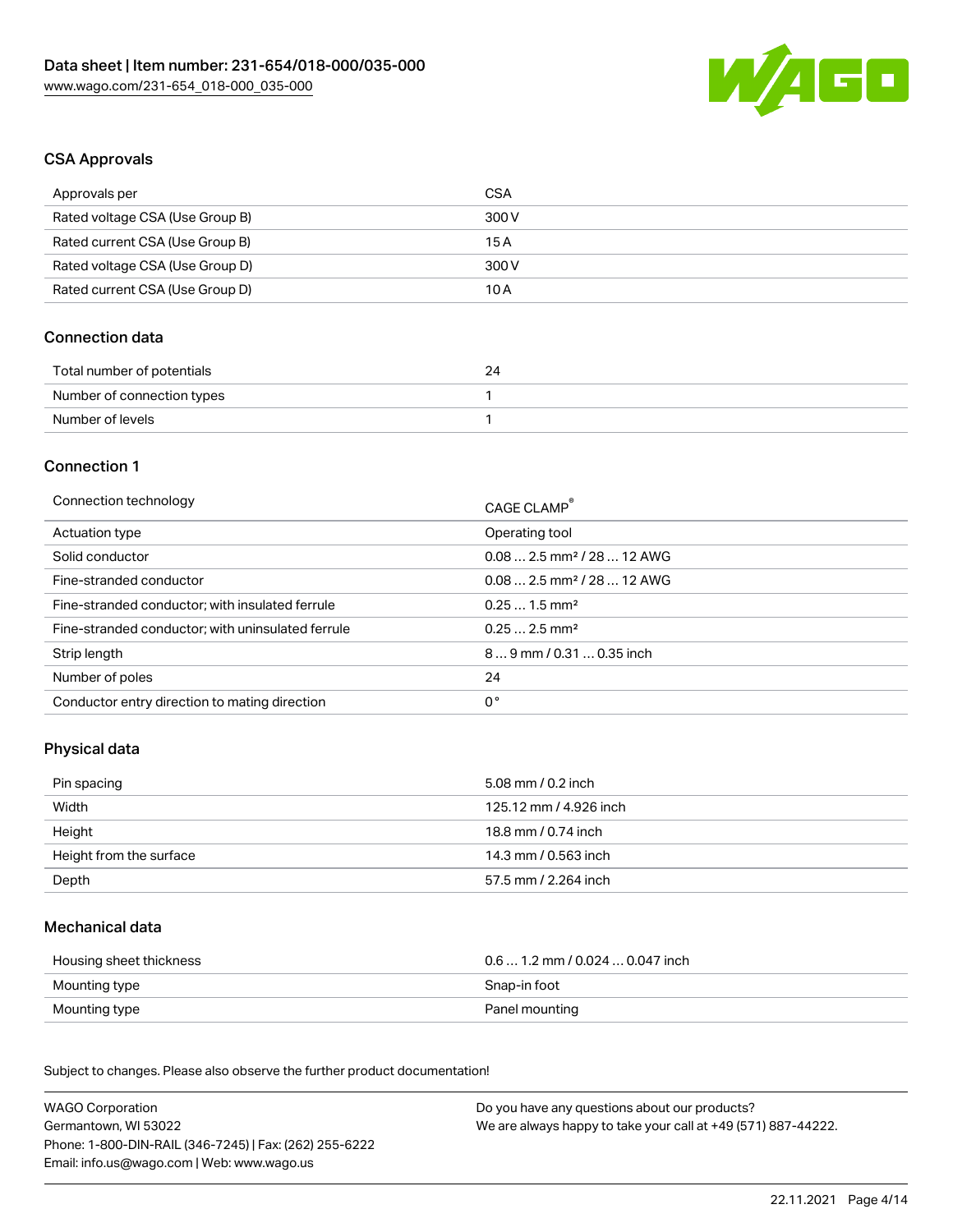

#### Plug-in connection

| Contact type (pluggable connector) | Male connector/plug |
|------------------------------------|---------------------|
| Connector (connection type)        | for conductor       |
| Mismating protection               | No                  |
| Locking of plug-in connection      | Without             |

### Material data

| Color                       | orange                                |
|-----------------------------|---------------------------------------|
| Material group              |                                       |
| Insulation material         | Polyamide (PA66)                      |
| Flammability class per UL94 | V <sub>0</sub>                        |
| Clamping spring material    | Chrome nickel spring steel (CrNi)     |
| Contact material            | Electrolytic copper $(E_{\text{Cl}})$ |
| Contact plating             | tin-plated                            |
| Fire load                   | $0.668$ MJ                            |
| Weight                      | 37.4g                                 |

#### Environmental requirements

| Limit temperature range | $-60+100 °C$<br>___ |
|-------------------------|---------------------|
|-------------------------|---------------------|

#### Commercial data

| Product Group         | 3 (Multi Conn. System) |
|-----------------------|------------------------|
| PU (SPU)              | 10 Stück               |
| Packaging type        | box                    |
| Country of origin     | DE                     |
| <b>GTIN</b>           | 4044918284578          |
| Customs tariff number | 85366990990            |

#### Approvals / Certificates

#### Country specific Approvals

| Logo        | Approval                               | <b>Additional Approval Text</b> | Certificate<br>name |
|-------------|----------------------------------------|---------------------------------|---------------------|
| Æ<br>$\sim$ | <b>CSA</b><br>DEKRA Certification B.V. | C <sub>22.2</sub>               | 1466354             |

Subject to changes. Please also observe the further product documentation!

| <b>WAGO Corporation</b>                                | Do you have any questions about our products?                 |
|--------------------------------------------------------|---------------------------------------------------------------|
| Germantown, WI 53022                                   | We are always happy to take your call at +49 (571) 887-44222. |
| Phone: 1-800-DIN-RAIL (346-7245)   Fax: (262) 255-6222 |                                                               |
| Email: info.us@wago.com   Web: www.wago.us             |                                                               |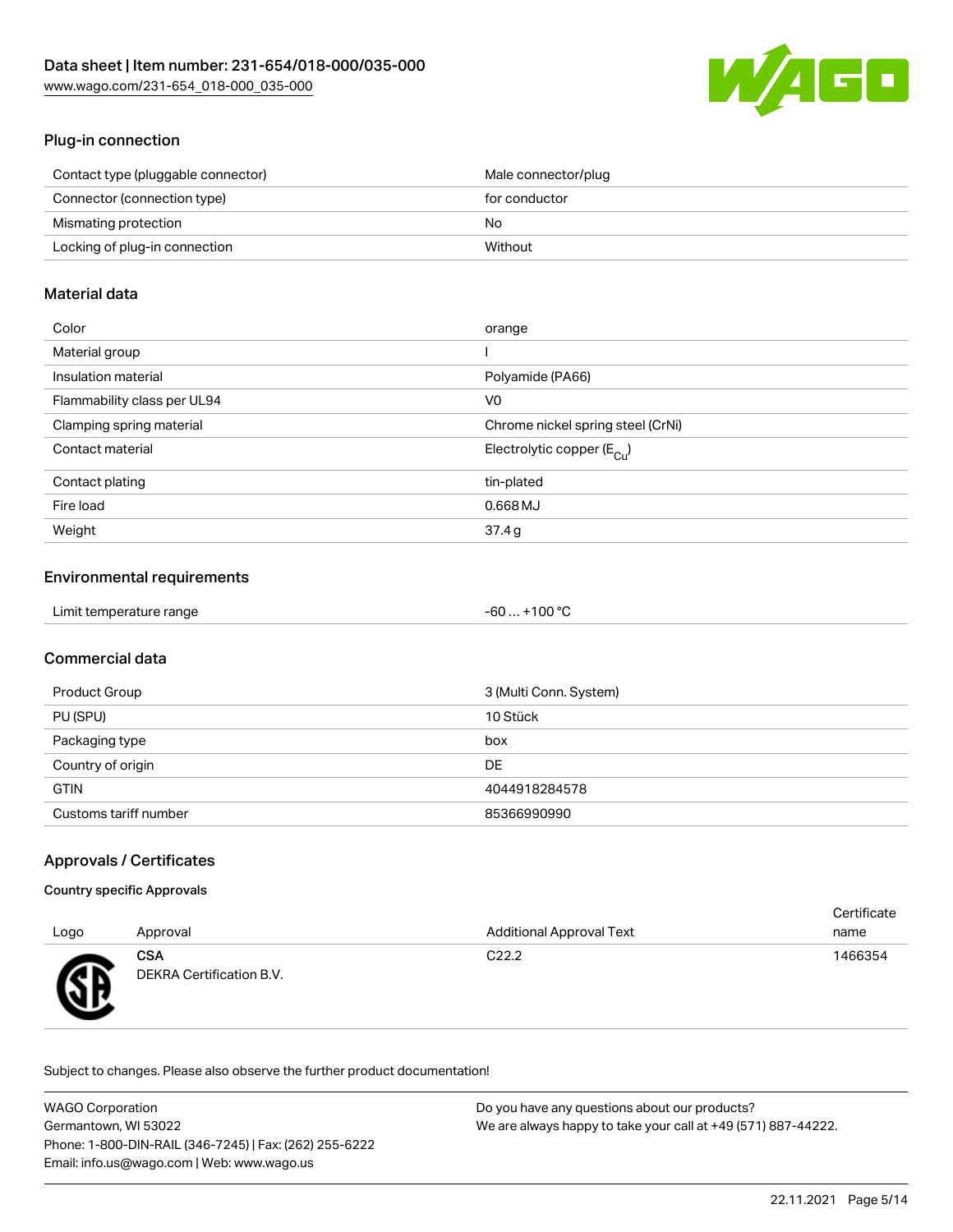

#### Ship Approvals

| Logo | Approval                                  | <b>Additional Approval Text</b> | Certificate<br>name               |
|------|-------------------------------------------|---------------------------------|-----------------------------------|
| ABS  | <b>ABS</b><br>American Bureau of Shipping |                                 | $19-$<br>HG1869876-<br><b>PDA</b> |
|      | <b>DNV GL</b>                             | $\overline{\phantom{0}}$        | TAE000016Z                        |
|      | Det Norske Veritas, Germanischer Lloyd    |                                 |                                   |
|      |                                           |                                 |                                   |

#### UL-Approvals

| Logo                               | Approval                            | <b>Additional Approval Text</b> | Certificate<br>name |
|------------------------------------|-------------------------------------|---------------------------------|---------------------|
| O<br>$\overline{\phantom{a}}$<br>ı | UL<br>UL International Germany GmbH | <b>UL 1977</b>                  | E45171              |

### **Counterpart**



Email: info.us@wago.com | Web: www.wago.us

Item no.231-324/026-000 1-conductor female connector; CAGE CLAMP®; 2.5 mm²; Pin spacing 5.08 mm; 24-pole; 2,50 mm²; orange [www.wago.com/231-324/026-](https://www.wago.com/231-324/026-000) [000](https://www.wago.com/231-324/026-000)

|                         | <b>Optional accessories</b>                                                                        |                                                               |                      |
|-------------------------|----------------------------------------------------------------------------------------------------|---------------------------------------------------------------|----------------------|
| <b>Ferrules</b>         |                                                                                                    |                                                               |                      |
| Ferrule                 |                                                                                                    |                                                               |                      |
|                         | Item no.: 216-101                                                                                  |                                                               |                      |
|                         | Ferrule; Sleeve for 0.5 mm <sup>2</sup> / AWG 22; uninsulated; electro-tin plated; silver-colored  |                                                               | www.wago.com/216-101 |
|                         | Item no.: 216-104                                                                                  |                                                               |                      |
|                         | Ferrule; Sleeve for 1.5 mm <sup>2</sup> / AWG 16; uninsulated; electro-tin plated; silver-colored  |                                                               | www.wago.com/216-104 |
|                         | Item no.: 216-106                                                                                  |                                                               |                      |
|                         | Ferrule; Sleeve for 2.5 mm <sup>2</sup> / AWG 14; uninsulated; electro-tin plated; silver-colored  |                                                               | www.wago.com/216-106 |
|                         | Item no.: 216-102                                                                                  |                                                               |                      |
|                         | Ferrule; Sleeve for 0.75 mm <sup>2</sup> / AWG 20; uninsulated; electro-tin plated; silver-colored |                                                               | www.wago.com/216-102 |
|                         | Item no.: 216-103                                                                                  |                                                               |                      |
|                         | Ferrule; Sleeve for 1 mm <sup>2</sup> / AWG 18; uninsulated; electro-tin plated                    |                                                               | www.wago.com/216-103 |
|                         | Item no.: 216-123                                                                                  |                                                               |                      |
|                         | Ferrule; Sleeve for 1 mm <sup>2</sup> / AWG 18; uninsulated; electro-tin plated; silver-colored    |                                                               | www.wago.com/216-123 |
|                         | Subject to changes. Please also observe the further product documentation!                         |                                                               |                      |
| <b>WAGO Corporation</b> |                                                                                                    | Do you have any questions about our products?                 |                      |
|                         | Germantown, WI 53022                                                                               | We are always happy to take your call at +49 (571) 887-44222. |                      |
|                         | Phone: 1-800-DIN-RAIL (346-7245)   Fax: (262) 255-6222                                             |                                                               |                      |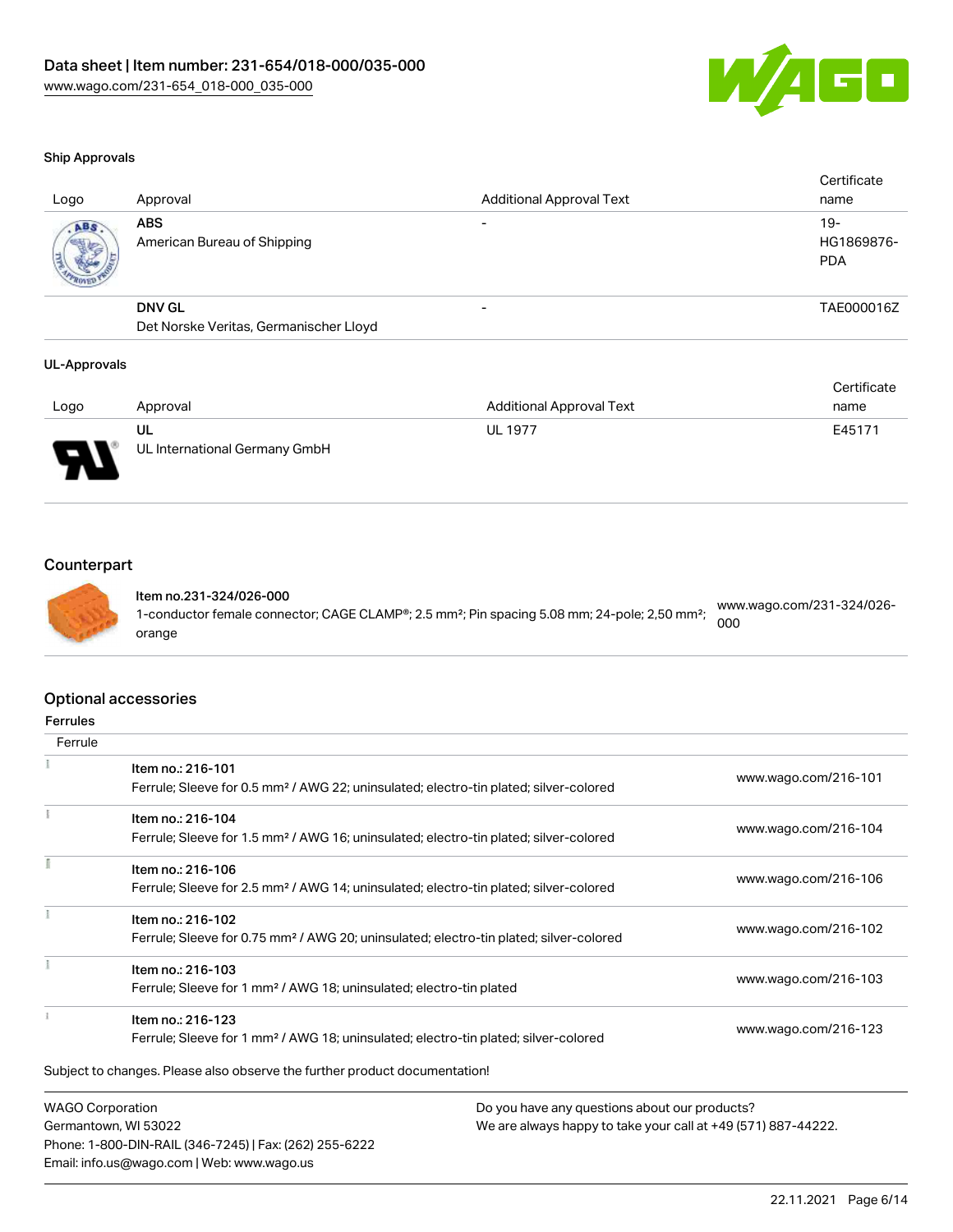#### Data sheet | Item number: 231-654/018-000/035-000

[www.wago.com/231-654\\_018-000\\_035-000](http://www.wago.com/231-654_018-000_035-000)



|   | Item no.: 216-122                                                                                                                                                 | www.wago.com/216-122 |
|---|-------------------------------------------------------------------------------------------------------------------------------------------------------------------|----------------------|
|   | Ferrule; Sleeve for 0.75 mm <sup>2</sup> / AWG 20; uninsulated; electro-tin plated; silver-colored                                                                |                      |
|   | Item no.: 216-124                                                                                                                                                 | www.wago.com/216-124 |
|   | Ferrule; Sleeve for 1.5 mm <sup>2</sup> / AWG 16; uninsulated; electro-tin plated                                                                                 |                      |
|   | Item no.: 216-142                                                                                                                                                 |                      |
|   | Ferrule; Sleeve for 0.75 mm <sup>2</sup> / 18 AWG; uninsulated; electro-tin plated; electrolytic copper; gastight<br>crimped; acc. to DIN 46228, Part 1/08.92     | www.wago.com/216-142 |
|   | Item no.: 216-132                                                                                                                                                 | www.wago.com/216-132 |
|   | Ferrule; Sleeve for 0.34 mm <sup>2</sup> / AWG 24; uninsulated; electro-tin plated                                                                                |                      |
|   | Item no.: 216-121                                                                                                                                                 | www.wago.com/216-121 |
|   | Ferrule; Sleeve for 0.5 mm <sup>2</sup> / AWG 22; uninsulated; electro-tin plated; silver-colored                                                                 |                      |
|   | Item no.: 216-143                                                                                                                                                 |                      |
|   | Ferrule; Sleeve for 1 mm <sup>2</sup> / AWG 18; uninsulated; electro-tin plated; electrolytic copper; gastight                                                    | www.wago.com/216-143 |
|   | crimped; acc. to DIN 46228, Part 1/08.92                                                                                                                          |                      |
|   | Item no.: 216-131<br>Ferrule; Sleeve for 0.25 mm <sup>2</sup> / AWG 24; uninsulated; electro-tin plated; silver-colored                                           | www.wago.com/216-131 |
|   |                                                                                                                                                                   |                      |
|   | Item no.: 216-141<br>Ferrule; Sleeve for 0.5 mm <sup>2</sup> / 20 AWG; uninsulated; electro-tin plated; electrolytic copper; gastight                             | www.wago.com/216-141 |
|   | crimped; acc. to DIN 46228, Part 1/08.92                                                                                                                          |                      |
|   | Item no.: 216-152                                                                                                                                                 |                      |
|   | Ferrule; Sleeve for 0.34 mm <sup>2</sup> / AWG 24; uninsulated; electro-tin plated                                                                                | www.wago.com/216-152 |
|   | Item no.: 216-203                                                                                                                                                 |                      |
|   | Ferrule; Sleeve for 1 mm <sup>2</sup> / AWG 18; insulated; electro-tin plated; red                                                                                | www.wago.com/216-203 |
|   | Item no.: 216-202                                                                                                                                                 |                      |
|   | Ferrule; Sleeve for 0.75 mm <sup>2</sup> / 18 AWG; insulated; electro-tin plated; gray                                                                            | www.wago.com/216-202 |
|   | Item no.: 216-151                                                                                                                                                 |                      |
|   | Ferrule; Sleeve for 0.25 mm <sup>2</sup> / AWG 24; uninsulated; electro-tin plated                                                                                | www.wago.com/216-151 |
| 1 | Item no.: 216-204                                                                                                                                                 |                      |
|   | Ferrule; Sleeve for 1.5 mm <sup>2</sup> / AWG 16; insulated; electro-tin plated; black                                                                            | www.wago.com/216-204 |
|   | Item no.: 216-144                                                                                                                                                 |                      |
|   | Ferrule; Sleeve for 1.5 mm <sup>2</sup> / AWG 16; uninsulated; electro-tin plated; electrolytic copper; gastight                                                  | www.wago.com/216-144 |
|   | crimped; acc. to DIN 46228, Part 1/08.92; silver-colored                                                                                                          |                      |
|   | Item no.: 216-201                                                                                                                                                 | www.wago.com/216-201 |
|   | Ferrule; Sleeve for 0.5 mm <sup>2</sup> / 20 AWG; insulated; electro-tin plated; white                                                                            |                      |
|   | Item no.: 216-223                                                                                                                                                 | www.wago.com/216-223 |
|   | Ferrule; Sleeve for 1 mm <sup>2</sup> / AWG 18; insulated; electro-tin plated; red                                                                                |                      |
|   | Item no.: 216-241                                                                                                                                                 |                      |
|   | Ferrule; Sleeve for 0.5 mm <sup>2</sup> / 20 AWG; insulated; electro-tin plated; electrolytic copper; gastight<br>crimped; acc. to DIN 46228, Part 4/09.90; white | www.wago.com/216-241 |
|   | Item no.: 216-242                                                                                                                                                 |                      |
|   |                                                                                                                                                                   |                      |

Subject to changes. Please also observe the further product documentation!

WAGO Corporation Germantown, WI 53022 Phone: 1-800-DIN-RAIL (346-7245) | Fax: (262) 255-6222 Email: info.us@wago.com | Web: www.wago.us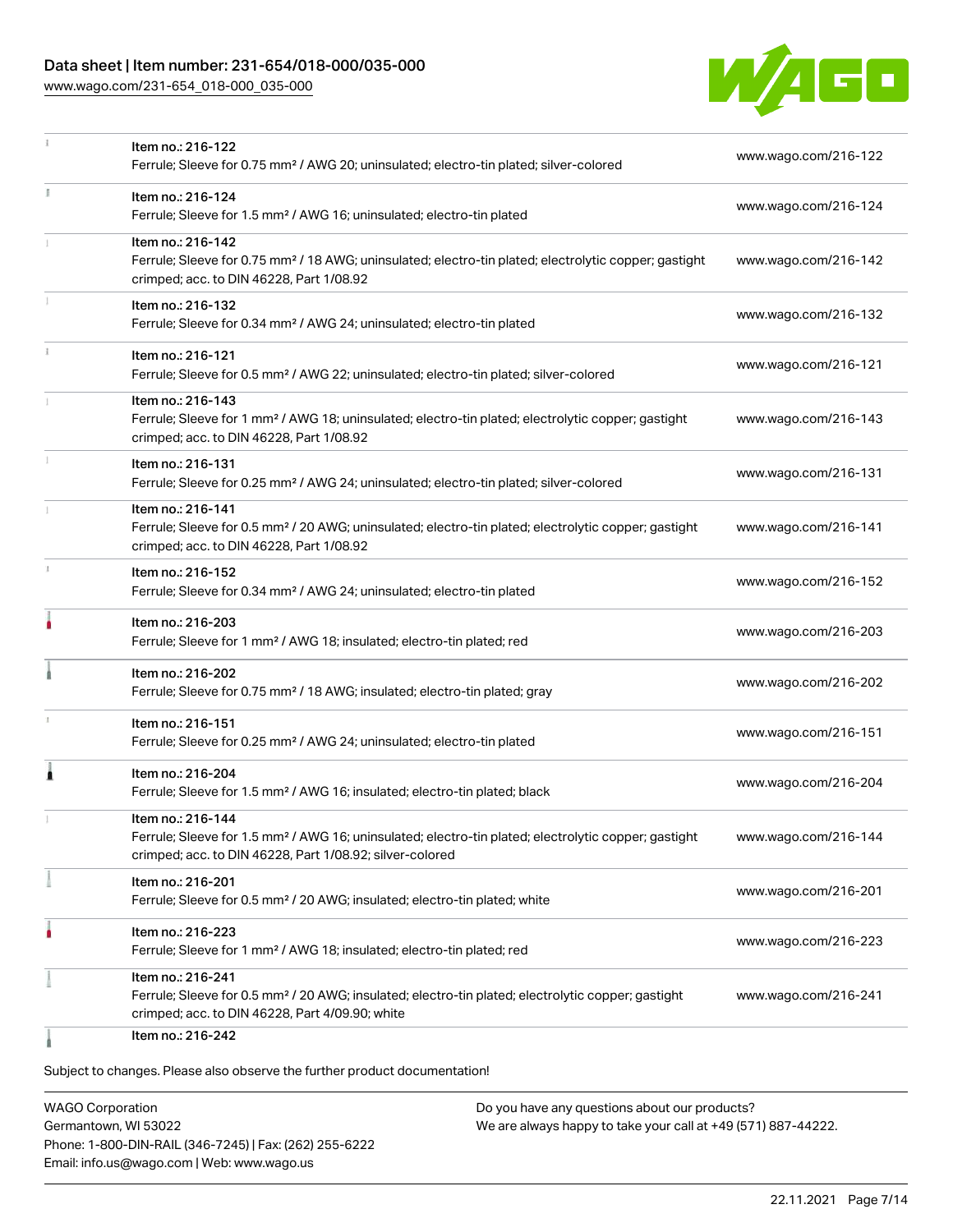### Data sheet | Item number: 231-654/018-000/035-000

[www.wago.com/231-654\\_018-000\\_035-000](http://www.wago.com/231-654_018-000_035-000)



|                      | Ferrule; Sleeve for 0.75 mm <sup>2</sup> / 18 AWG; insulated; electro-tin plated; electrolytic copper; gastight<br>crimped; acc. to DIN 46228, Part 4/09.90; gray                                       | www.wago.com/216-242 |
|----------------------|---------------------------------------------------------------------------------------------------------------------------------------------------------------------------------------------------------|----------------------|
|                      | Item no.: 216-222<br>Ferrule; Sleeve for 0.75 mm <sup>2</sup> / 18 AWG; insulated; electro-tin plated; gray                                                                                             | www.wago.com/216-222 |
|                      | Item no.: 216-221<br>Ferrule; Sleeve for 0.5 mm <sup>2</sup> / 20 AWG; insulated; electro-tin plated; white                                                                                             | www.wago.com/216-221 |
| Ă                    | Item no.: 216-224<br>Ferrule; Sleeve for 1.5 mm <sup>2</sup> / AWG 16; insulated; electro-tin plated; black                                                                                             | www.wago.com/216-224 |
|                      | Item no.: 216-243<br>Ferrule; Sleeve for 1 mm <sup>2</sup> / AWG 18; insulated; electro-tin plated; electrolytic copper; gastight crimped; www.wago.com/216-243<br>acc. to DIN 46228, Part 4/09.90; red |                      |
| 1                    | Item no.: 216-244<br>Ferrule; Sleeve for 1.5 mm <sup>2</sup> / AWG 16; insulated; electro-tin plated; electrolytic copper; gastight<br>crimped; acc. to DIN 46228, Part 4/09.90; black                  | www.wago.com/216-244 |
| ٠                    | Item no.: 216-263<br>Ferrule; Sleeve for 1 mm <sup>2</sup> / AWG 18; insulated; electro-tin plated; electrolytic copper; gastight crimped; www.wago.com/216-263<br>acc. to DIN 46228, Part 4/09.90; red |                      |
| 1                    | Item no.: 216-264<br>Ferrule; Sleeve for 1.5 mm <sup>2</sup> / AWG 16; insulated; electro-tin plated; electrolytic copper; gastight<br>crimped; acc. to DIN 46228, Part 4/09.90; black                  | www.wago.com/216-264 |
| Ă                    | Item no.: 216-284<br>Ferrule; Sleeve for 1.5 mm <sup>2</sup> / AWG 16; insulated; electro-tin plated; electrolytic copper; gastight<br>crimped; acc. to DIN 46228, Part 4/09.90; black                  | www.wago.com/216-284 |
|                      | Item no.: 216-262<br>Ferrule; Sleeve for 0.75 mm <sup>2</sup> / 18 AWG; insulated; electro-tin plated; electrolytic copper; gastight<br>crimped; acc. to DIN 46228, Part 4/09.90; gray                  | www.wago.com/216-262 |
|                      | Item no.: 216-301<br>Ferrule; Sleeve for 0.25 mm <sup>2</sup> / AWG 24; insulated; electro-tin plated; yellow                                                                                           | www.wago.com/216-301 |
|                      | Item no.: 216-321<br>Ferrule; Sleeve for 0.25 mm <sup>2</sup> / AWG 24; insulated; electro-tin plated; yellow                                                                                           | www.wago.com/216-321 |
|                      | Item no.: 216-322<br>Ferrule; Sleeve for 0.34 mm <sup>2</sup> / 22 AWG; insulated; electro-tin plated; green                                                                                            | www.wago.com/216-322 |
|                      | Item no.: 216-302<br>Ferrule; Sleeve for 0.34 mm <sup>2</sup> / 22 AWG; insulated; electro-tin plated; light turquoise                                                                                  | www.wago.com/216-302 |
| Mounting             |                                                                                                                                                                                                         |                      |
| Mounting accessories |                                                                                                                                                                                                         |                      |
|                      | Item no.: 209-137<br>Mounting adapter; can be used as end stop; 6.5 mm wide; gray                                                                                                                       | www.wago.com/209-137 |
| Coding               |                                                                                                                                                                                                         |                      |
| Coding               |                                                                                                                                                                                                         |                      |
|                      | Item no.: 231-129<br>Coding key; snap-on type; light gray                                                                                                                                               | www.wago.com/231-129 |
|                      | Subject to changes. Please also observe the further product documentation!                                                                                                                              |                      |

Subject to changes. Please also observe the further product documentation!

WAGO Corporation Germantown, WI 53022 Phone: 1-800-DIN-RAIL (346-7245) | Fax: (262) 255-6222 Email: info.us@wago.com | Web: www.wago.us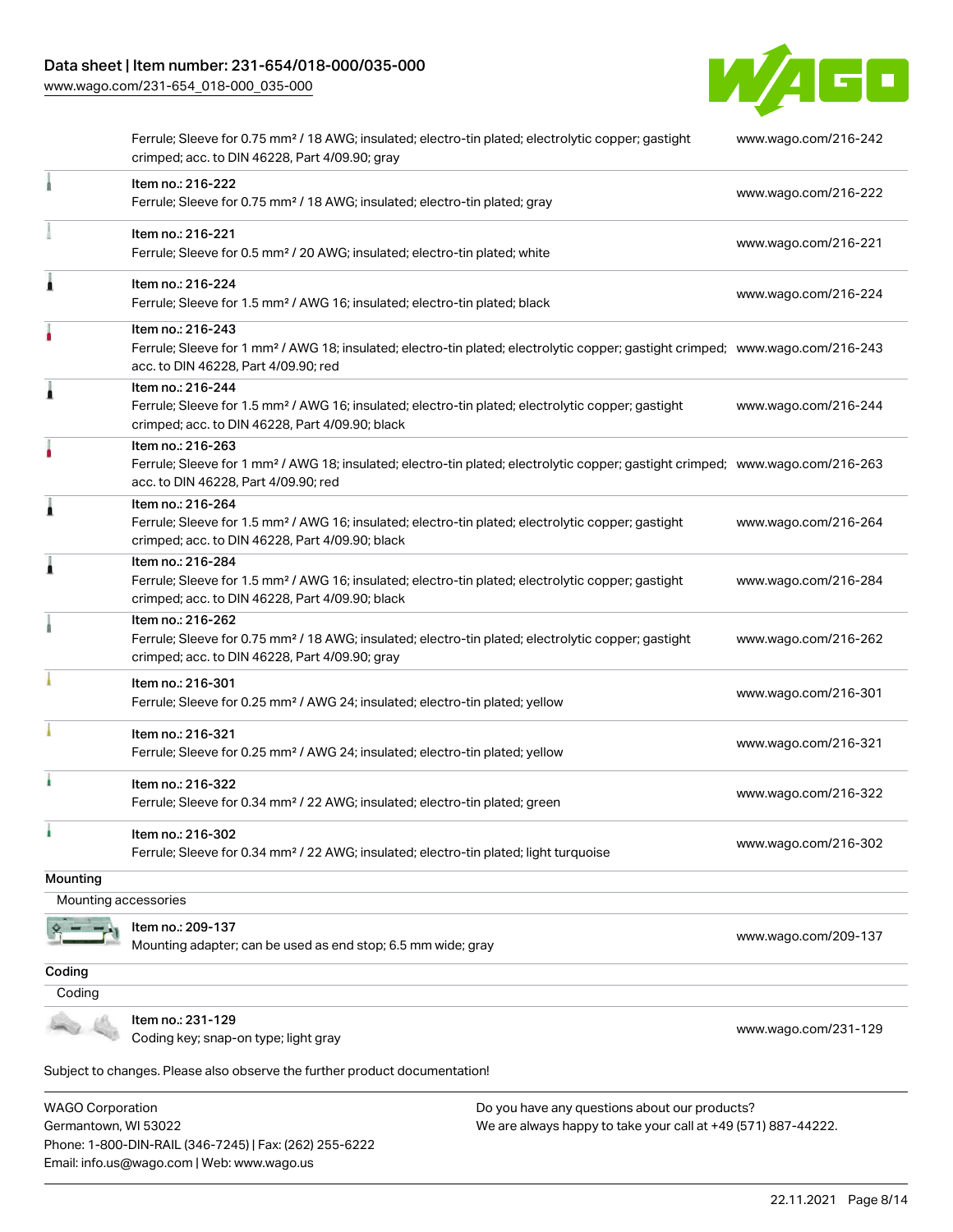#### Data sheet | Item number: 231-654/018-000/035-000

[www.wago.com/231-654\\_018-000\\_035-000](http://www.wago.com/231-654_018-000_035-000)



| Tools          |                                                                                                                  |                      |
|----------------|------------------------------------------------------------------------------------------------------------------|----------------------|
| Operating tool |                                                                                                                  |                      |
|                | Item no.: 209-130<br>Operating tool; suitable for 264, 280 and 281 Series; 1-way; of insulating material; white  | www.wago.com/209-130 |
|                | Item no.: 209-132<br>Operating tool; for connecting comb-style jumper bar; 2-way; of insulating material         | www.wago.com/209-132 |
|                | Item no.: 231-159<br>Operating tool; natural                                                                     | www.wago.com/231-159 |
|                | Item no.: 210-250<br>Operating tool; for MCS MINI & MIDI with CAGE CLAMP® connection; red                        | www.wago.com/210-250 |
|                | Item no.: 231-231<br>Combination operating tool; red                                                             | www.wago.com/231-231 |
|                | Item no.: 210-657<br>Operating tool; Blade: 3.5 x 0.5 mm; with a partially insulated shaft; short; multicoloured | www.wago.com/210-657 |
|                | Item no.: 210-720<br>Operating tool; Blade: 3.5 x 0.5 mm; with a partially insulated shaft; multicoloured        | www.wago.com/210-720 |
|                | Item no.: 231-131<br>Operating tool; made of insulating material; 1-way; loose; white                            | www.wago.com/231-131 |
|                | Item no.: 231-291<br>Operating tool; made of insulating material; 1-way; loose; red                              | www.wago.com/231-291 |
|                | Item no.: 280-432<br>Operating tool; made of insulating material; 2-way; white                                   | www.wago.com/280-432 |
|                | Item no.: 280-434<br>Operating tool; made of insulating material; 4-way                                          | www.wago.com/280-434 |
|                | Item no.: 280-437<br>Operating tool; made of insulating material; 7-way                                          | www.wago.com/280-437 |
|                | Item no.: 280-440<br>Operating tool; made of insulating material; 10-way                                         | www.wago.com/280-440 |
|                | Item no.: 280-435<br>Operating tool; made of insulating material; 5-way; gray                                    | www.wago.com/280-435 |
|                | Item no.: 280-436<br>Operating tool; made of insulating material; 6-way                                          | www.wago.com/280-436 |

Subject to changes. Please also observe the further product documentation!

WAGO Corporation Germantown, WI 53022 Phone: 1-800-DIN-RAIL (346-7245) | Fax: (262) 255-6222 Email: info.us@wago.com | Web: www.wago.us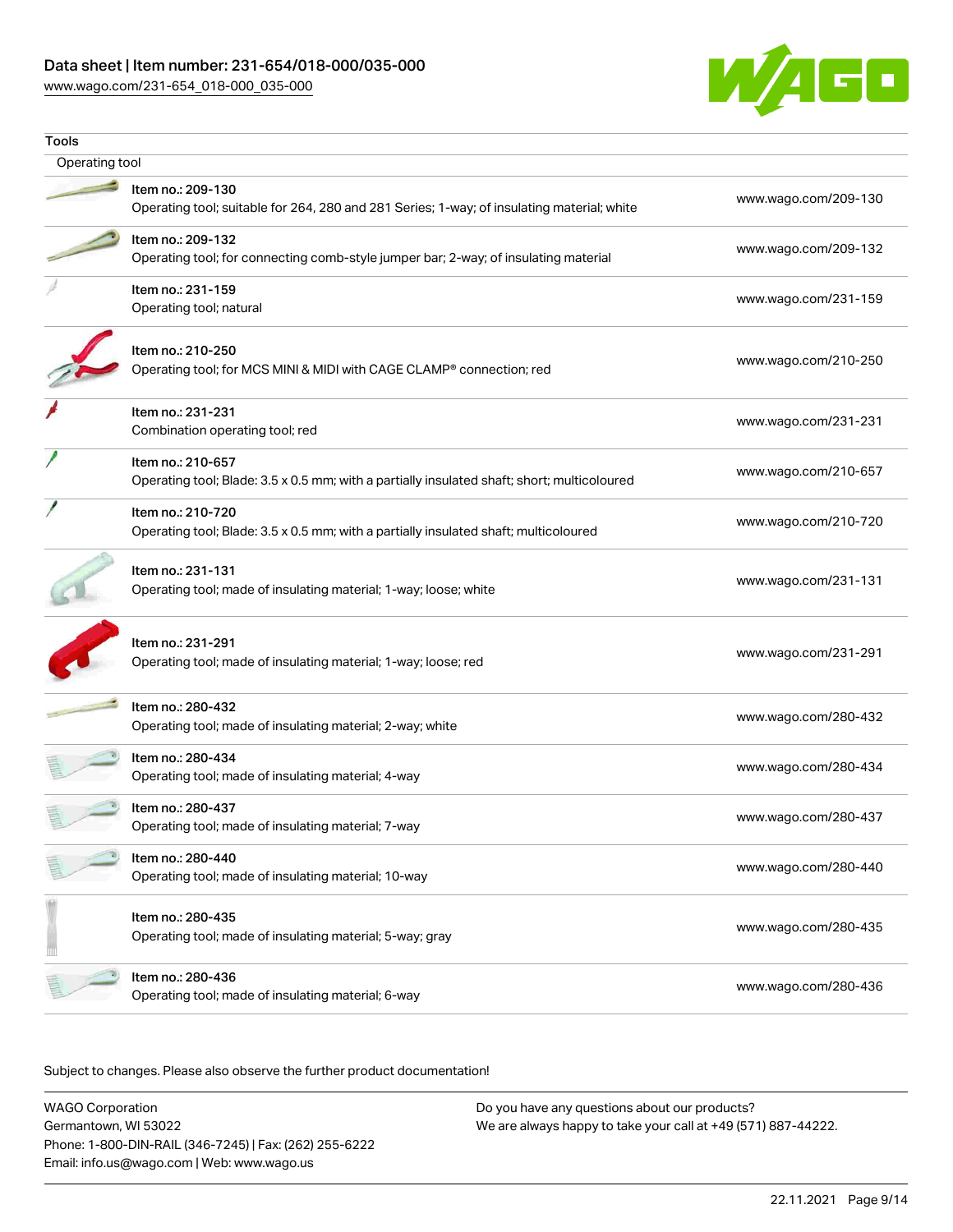[www.wago.com/231-654\\_018-000\\_035-000](http://www.wago.com/231-654_018-000_035-000)



|                      | Item no.: 280-438<br>Operating tool; made of insulating material; 8-way                                                                                                                         | www.wago.com/280-438             |
|----------------------|-------------------------------------------------------------------------------------------------------------------------------------------------------------------------------------------------|----------------------------------|
|                      | Item no.: 280-433<br>Operating tool; made of insulating material; 3-way                                                                                                                         | www.wago.com/280-433             |
| Mounting adapter     |                                                                                                                                                                                                 |                                  |
| Mounting accessories |                                                                                                                                                                                                 |                                  |
|                      | Item no.: 209-148<br>Multi mounting adapter; for DIN-35 rail; 25 mm wide; gray                                                                                                                  | www.wago.com/209-148             |
| Cover                |                                                                                                                                                                                                 |                                  |
| Cover                |                                                                                                                                                                                                 |                                  |
|                      | Item no.: 231-669<br>Lockout caps; for covering unused clamping units; orange                                                                                                                   | www.wago.com/231-669             |
| Marking accessories  |                                                                                                                                                                                                 |                                  |
| Marking strip        |                                                                                                                                                                                                 |                                  |
|                      | Item no.: 210-331/508-103<br>Marking strips; as a DIN A4 sheet; MARKED; 1-12 (200x); Height of marker strip: 2.3 mm/0.091 in; Strip<br>length 182 mm; Horizontal marking; Self-adhesive; white  | www.wago.com/210-331<br>/508-103 |
|                      | Item no.: 210-331/508-104<br>Marking strips; as a DIN A4 sheet; MARKED; 13-24 (200x); Height of marker strip: 2.3 mm/0.091 in; Strip<br>length 182 mm; Horizontal marking; Self-adhesive; white | www.wago.com/210-331<br>/508-104 |
|                      | Item no.: 210-332/508-202<br>Marking strips; as a DIN A4 sheet; MARKED; 1-16 (160x); Height of marker strip: 3 mm; Strip length 182<br>mm; Horizontal marking; Self-adhesive; white             | www.wago.com/210-332<br>/508-202 |
|                      | Item no.: 210-332/508-204<br>Marking strips; as a DIN A4 sheet; MARKED; 17-32 (160x); Height of marker strip: 3 mm; Strip length<br>182 mm; Horizontal marking; Self-adhesive; white            | www.wago.com/210-332<br>/508-204 |
|                      | Item no.: 210-332/508-206<br>Marking strips; as a DIN A4 sheet; MARKED; 33-48 (160x); Height of marker strip: 3 mm; Strip length<br>182 mm; Horizontal marking; Self-adhesive; white            | www.wago.com/210-332<br>/508-206 |
|                      | Item no.: 210-332/508-205<br>Marking strips; as a DIN A4 sheet; MARKED; 1-32 (80x); Height of marker strip: 3 mm; Strip length 182<br>mm; Horizontal marking; Self-adhesive; white              | www.wago.com/210-332<br>/508-205 |
| Insulations stops    |                                                                                                                                                                                                 |                                  |
| Insulation stop      |                                                                                                                                                                                                 |                                  |
|                      | Item no.: 231-672<br>Insulation stop; 0.75 - 1 mm <sup>2</sup> ; dark gray                                                                                                                      | www.wago.com/231-672             |

Subject to changes. Please also observe the further product documentation!

WAGO Corporation Germantown, WI 53022 Phone: 1-800-DIN-RAIL (346-7245) | Fax: (262) 255-6222 Email: info.us@wago.com | Web: www.wago.us Do you have any questions about our products? We are always happy to take your call at +49 (571) 887-44222.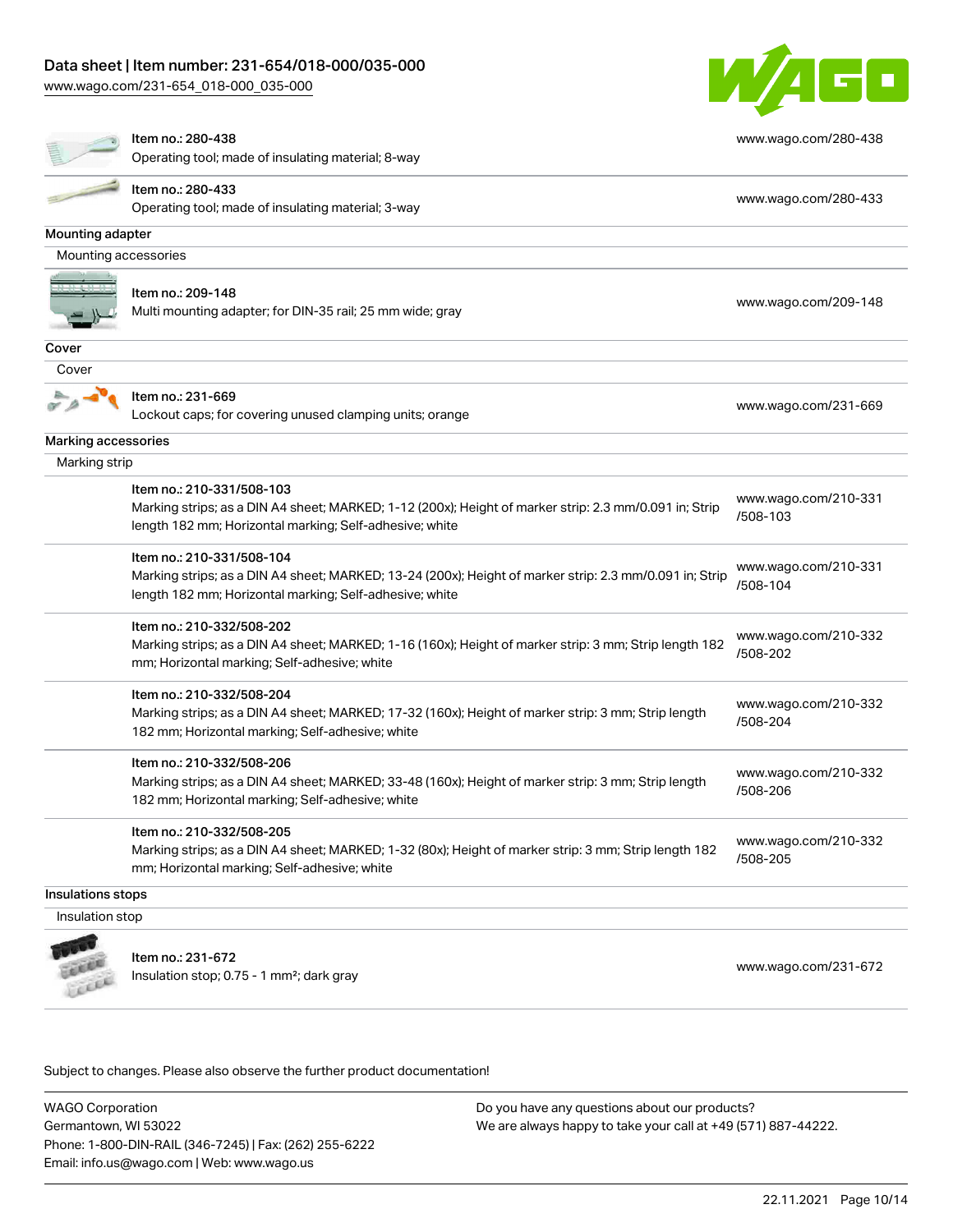

[www.wago.com/231-670](http://www.wago.com/231-670)



Item no.: 231-670 Insulation stop; 0.08-0.2 mm² / 0.2 mm² "s"; white

|         | Item no.: 231-671<br>Insulation stop; 0.25 - 0.5 mm <sup>2</sup> ; light gray | www.wago.com/231-671 |
|---------|-------------------------------------------------------------------------------|----------------------|
| Jumpers |                                                                               |                      |
| Jumper  |                                                                               |                      |
|         | Item no.: 231-905<br>Jumper; for conductor entry; 5-way; insulated; gray      | www.wago.com/231-905 |
|         | Item no.: 231-903<br>Jumper; for conductor entry; 3-way; insulated; gray      | www.wago.com/231-903 |
|         | Item no.: 231-907<br>Jumper; for conductor entry; 7-way; insulated; gray      | www.wago.com/231-907 |
|         | Item no.: 231-910<br>Jumper; for conductor entry; 10-way; insulated; gray     | www.wago.com/231-910 |
|         | Item no.: 231-902<br>Jumper; for conductor entry; 2-way; insulated; gray      | www.wago.com/231-902 |

### Downloads Documentation

| <b>Additional Information</b>                                                                |            |               |          |
|----------------------------------------------------------------------------------------------|------------|---------------|----------|
| Technical explanations                                                                       | 2019 Apr 3 | pdf<br>2.0 MB | Download |
|                                                                                              |            |               |          |
| <b>Environmental Product Compliance</b>                                                      |            |               |          |
| <b>Compliance Search</b>                                                                     |            |               |          |
| Environmental Product Compliance 231-654/018-000/035-000                                     |            | URL           | Download |
| 1-conductor male connector; CAGE CLAMP®; 2.5 mm <sup>2</sup> ; Pin spacing 5.08 mm; 24-pole; |            |               |          |

Snap-in mounting feet; Strain relief plate; 2,50 mm²; orange

#### Installation Notes

Subject to changes. Please also observe the further product documentation!

WAGO Corporation Germantown, WI 53022 Phone: 1-800-DIN-RAIL (346-7245) | Fax: (262) 255-6222 Email: info.us@wago.com | Web: www.wago.us Do you have any questions about our products? We are always happy to take your call at +49 (571) 887-44222.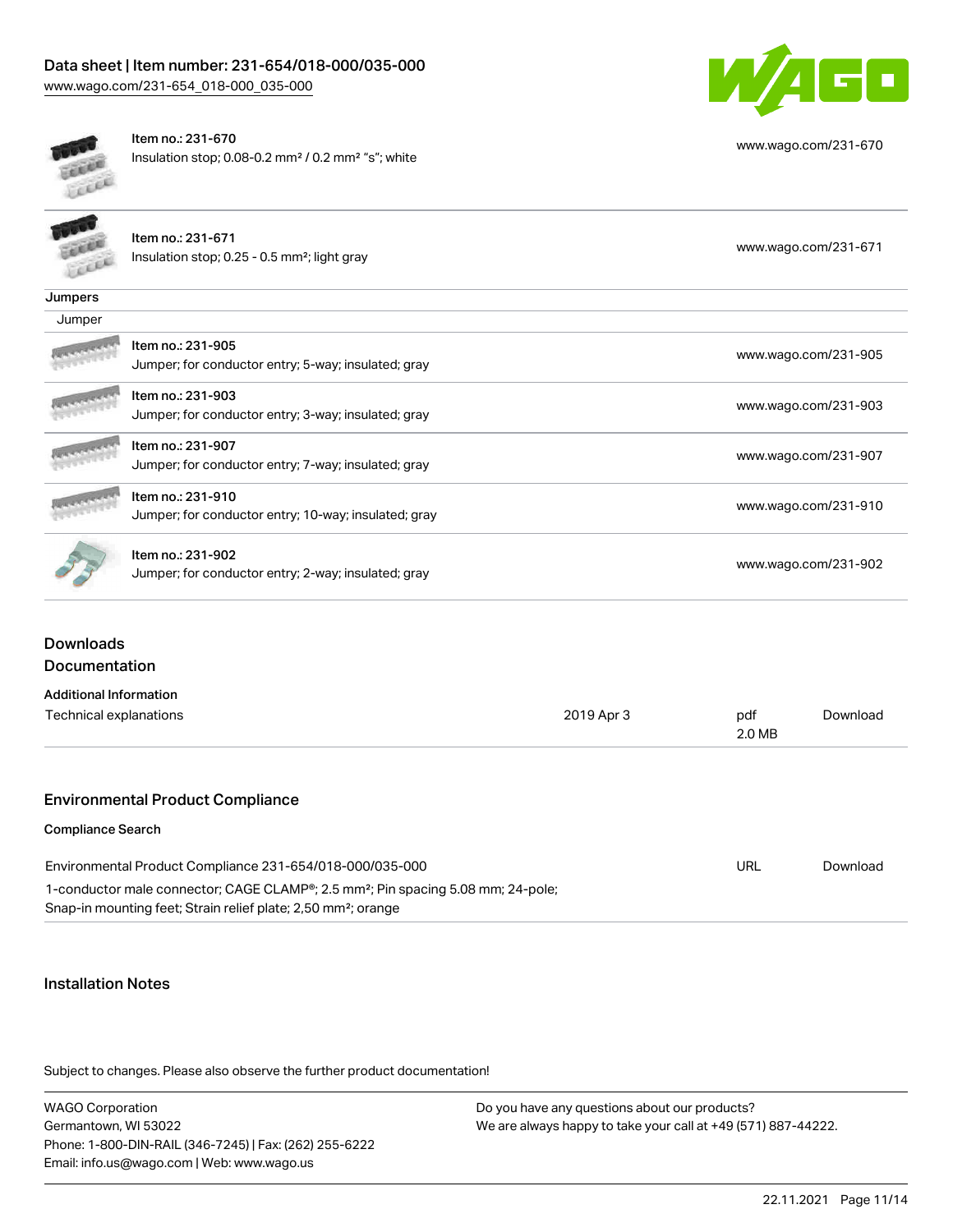



Inserting a conductor via 3.5 mm screwdriver – CAGE CLAMP® actuation parallel to conductor entry.



Inserting a conductor via 3.5 mm screwdriver – CAGE CLAMP® actuation perpendicular to conductor entry.



Inserting a conductor into CAGE CLAMP® unit via operating lever (231-291).



Inserting a conductor via operating tool.

#### Coding



Coding a male header – fitting coding key(s).

Subject to changes. Please also observe the further product documentation!

WAGO Corporation Germantown, WI 53022 Phone: 1-800-DIN-RAIL (346-7245) | Fax: (262) 255-6222 Email: info.us@wago.com | Web: www.wago.us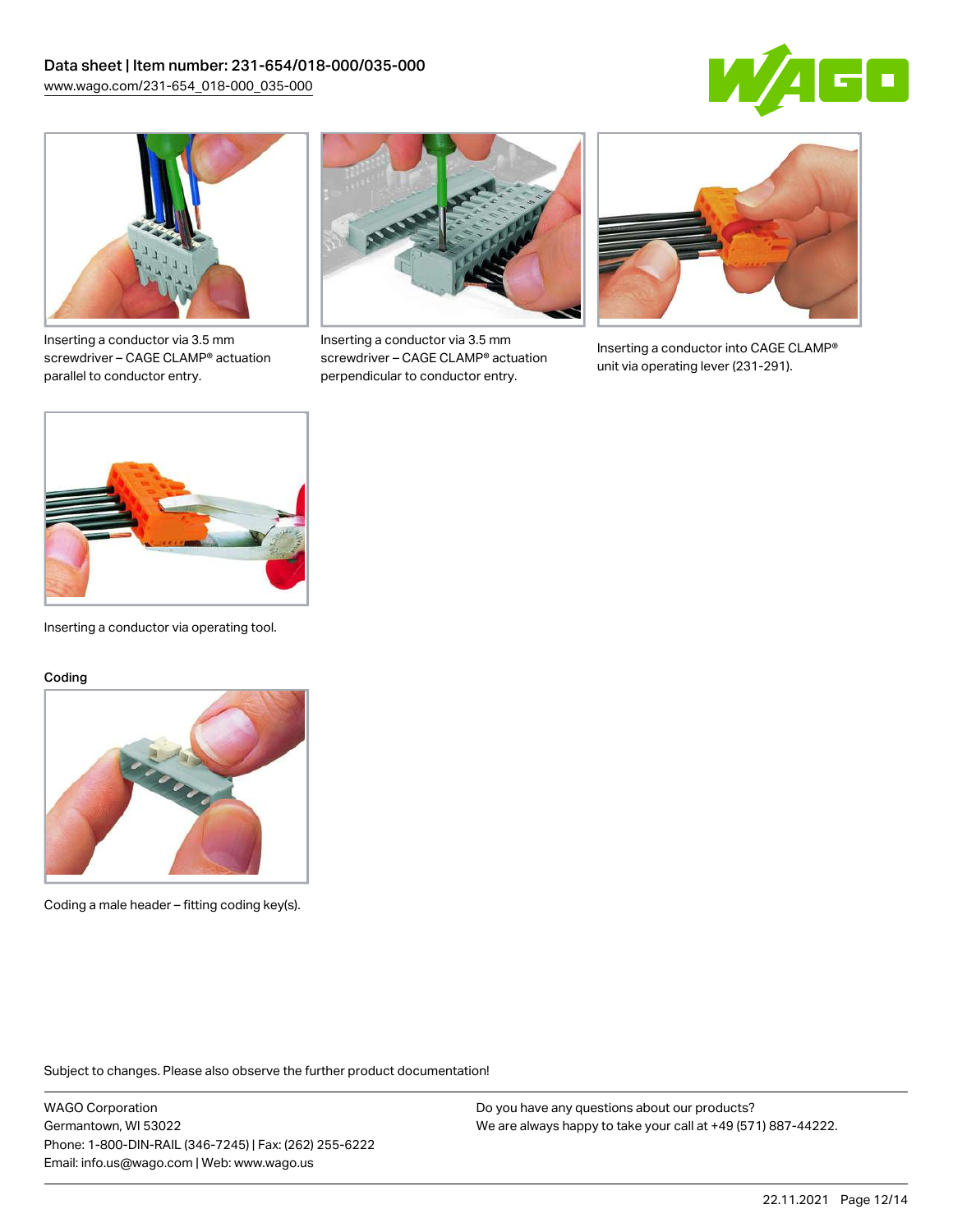



Testing – female connector with CAGE CLAMP®

Integrated test ports for testing perpendicular to conductor entry via 2 or 2.3 mm Ø test plug

Installation



Male connector with strain relief plate



Strain relief housing shown with a male connector equipped with CAGE CLAMP®

Marking

Subject to changes. Please also observe the further product documentation!

WAGO Corporation Germantown, WI 53022 Phone: 1-800-DIN-RAIL (346-7245) | Fax: (262) 255-6222 Email: info.us@wago.com | Web: www.wago.us